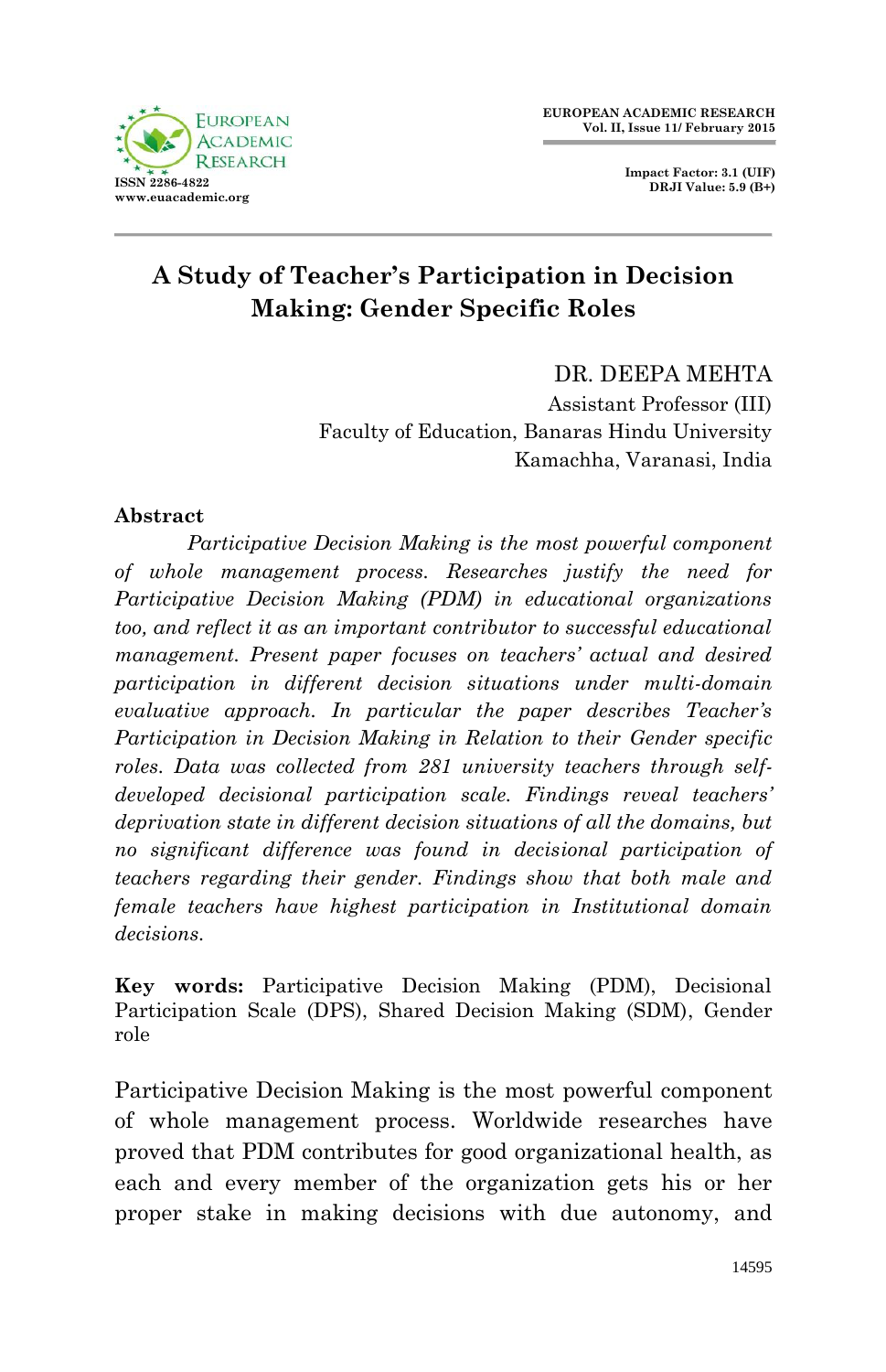responsibility. Brown (1973); Gibbon (1976); Van Til (1976) and Klausmeir (1977) also recommended the adoption of decision making processes different from traditional ones. They specifically recommended wider participation of teachers in the decision making process. This point of view derives support from the 'human relations' school of thought, which Hass and Drabek (1973) interpreted as emphasizing that an effective organization must be a set of interlocking functional groups, linked together in a communication network, with communication and influence flowing up as well as down through the hierarchy of authority.

The advocacy of participatory decision making (PDM) in educational organizations led to the production of a good body of research that provides ample empirical evidence and begun to emerge supporting a shared approach to decision making in educational institutions. Participative Decision Making (PDM) in educational organizations pays off in terms of several organizationally prized variables such as: increased job satisfaction, job involvement, morale, role perceptions, sense of responsibility etc. and decreased role ambiguity, role conflict, and alienation etc.

Researchers view that teacher participation in decision making not only facilitates decision implementation, but leads teachers to feel respected and empowered. Further, such participation results in building trust, helps teachers acquire new skills, increases school effectiveness, and strengthens staff morale, commitment and team work (Lashway, 1996; Liontos, 1994; Martin and Kragler, 1999; Peterson-del Mar, 1994; Wall and Rinehart, 1998). Consequently shared decision making (SDM), i.e. the involvement of faculty in deciding issues related to school governance, has been increasingly advocated as essential to bring about significant change in educational practice (Brown and Miller, 1998; Reitzug and Capper, 1996).

There has always been a positive outcome of teachers' participation in decision making. Most of the studies on PDM have reported significant differences in terms of teachers'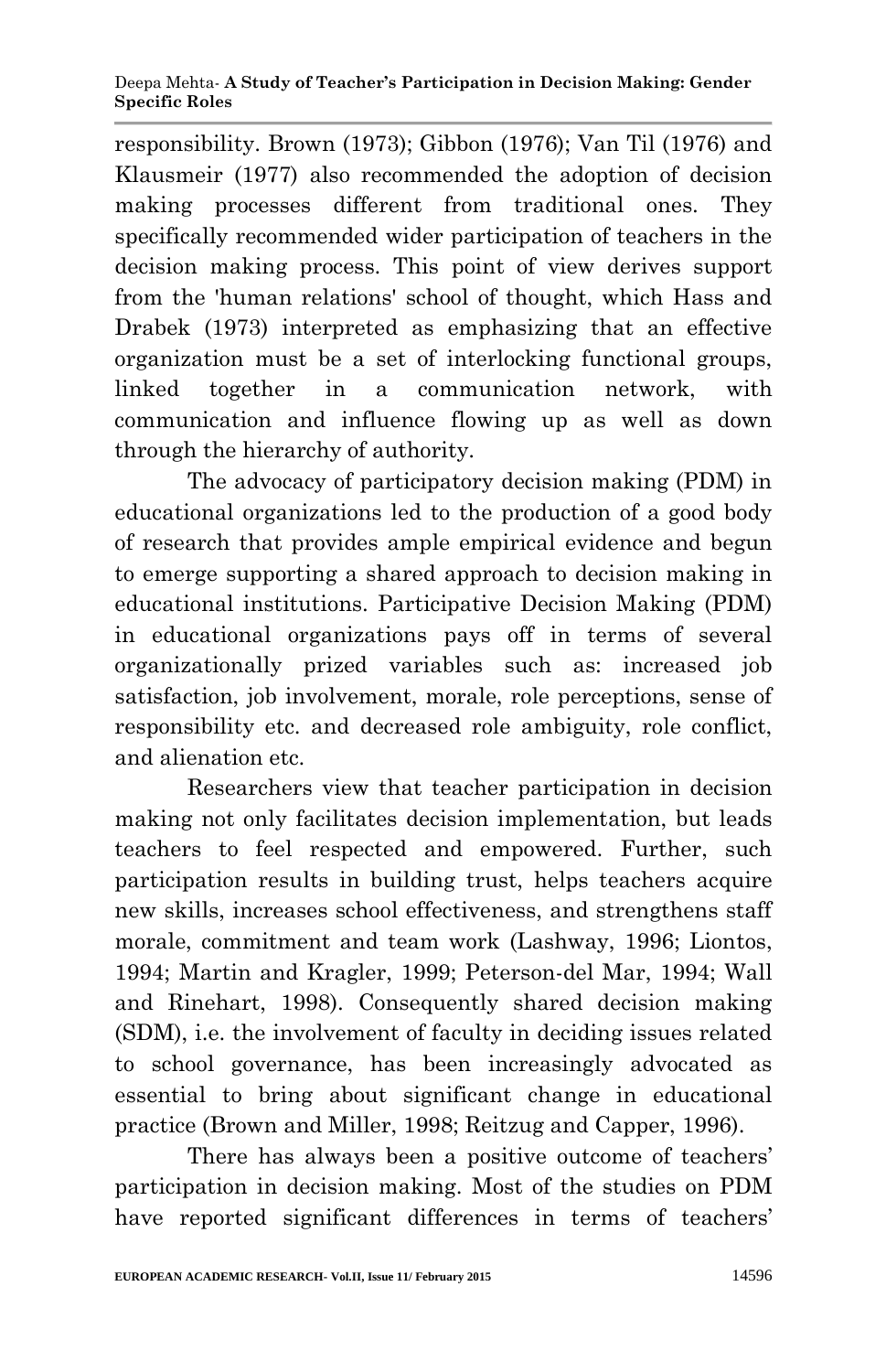gender. Like Alutto and Belasco (1972, 1973) found that there were differences in the demographic characteristics of teachers at each level of participation. For example, male teachers reported decisional deprivation more often than female teachers. Wright (1976) found that many teachers desired greater involvement but female teachers desired significantly less participation as compared to their male counterparts, particularly in the decision making process at school wide and district level.

Price, Michael and Reid, Ken (1987) Conducted research on the influence of certain biographical factors on head-teachers and teachers perspectives on who should take decisions in schools? The factors considered were status, sex, age, length of experience and size of school. The results indicated that the influence of the specified biographical factors on head-teacher and teacher perspectives on decision-making practices is complex. Therefore, their influence must be considered together and not in isolation.

Zolomij Patricia Ann (1992) found that teachers' involvement in decision-making was more positive for females than male respondents as to involvement and amount. Unger, Pamela Klein (1994) in an investigation on 592 elementary teachers in the State of Virginia found that the opportunity for teacher involvement in decision making and their preferred role in decision making were not significantly different for male and female teachers.

Kuku and Taylor (2002), while working on 165 school leaders and teachers, found no significant difference regarding male or female in decision making process. Brown (1996), Calabrese et al. (1996), Shapiro et al. (1995) too support this finding.

Tie Fatt Hee, Sasidharan Vasutheven (2004), on a sample of 45(M=16, F=29) Secondary school teachers in Malaysia, found no significant difference in terms of their gender.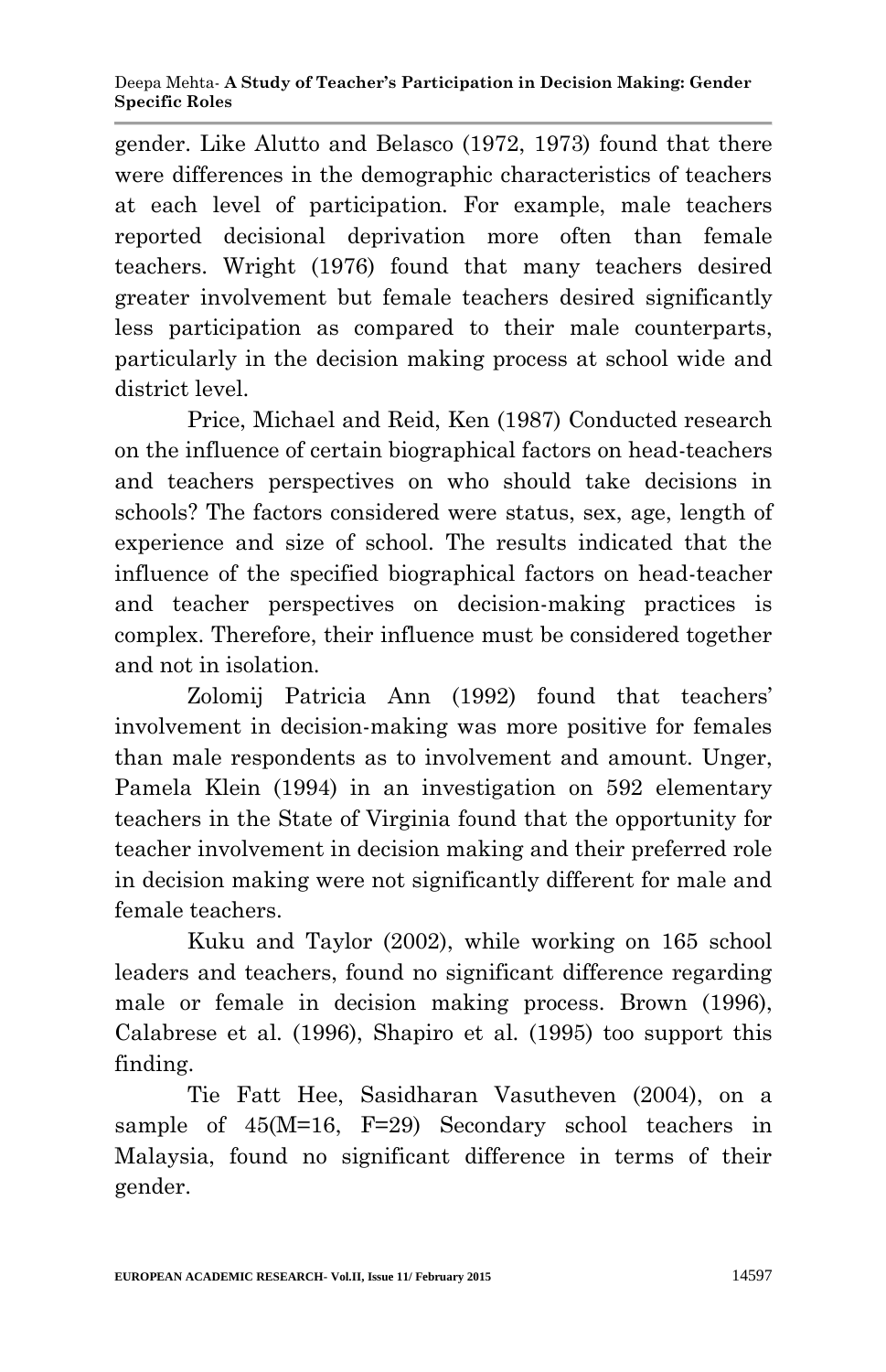# **Objective of the Study**

The present investigation has been designed to study and compare the teachers' actual and desired level of participation in decision making process. More specifically, the study draws out the impact of gender on teachers' participation in decision making process.

# **Methodology:**

The study employed field survey method to collect data relevant to participation of University teachers in decision making process. The population for the purpose of this study was defined as all the permanent faculty members of Banaras Hindu University. The faculty members who have minimum two years experience including their probation period were considered permanent and included in the population of present study. As per the definition of the population, the unit of sampling was the faculty member (Professor/Reader/Lecturer) in various faculties of Banaras Hindu University. This study reports the results which are based upon a response of 281 teachers of the Banaras Hindu University. Out of 281 faculty members, 105 and 176 were female and male university teachers respectively.

## **Tool of the study:**

**Decisional Participation Scale** was used for measuring the independent variable- the extent of teachers' actual and desired level of participation in decision making. It was a self designed scale. The scale measured teachers' actual and desired participation in following 20 decisional situations under **three** decisional domains, namely-Managerial, Technical, and Institutional : Budget and financial affairs., physical facilities, staff development activities employee grievances, specific professional assignments, department-central office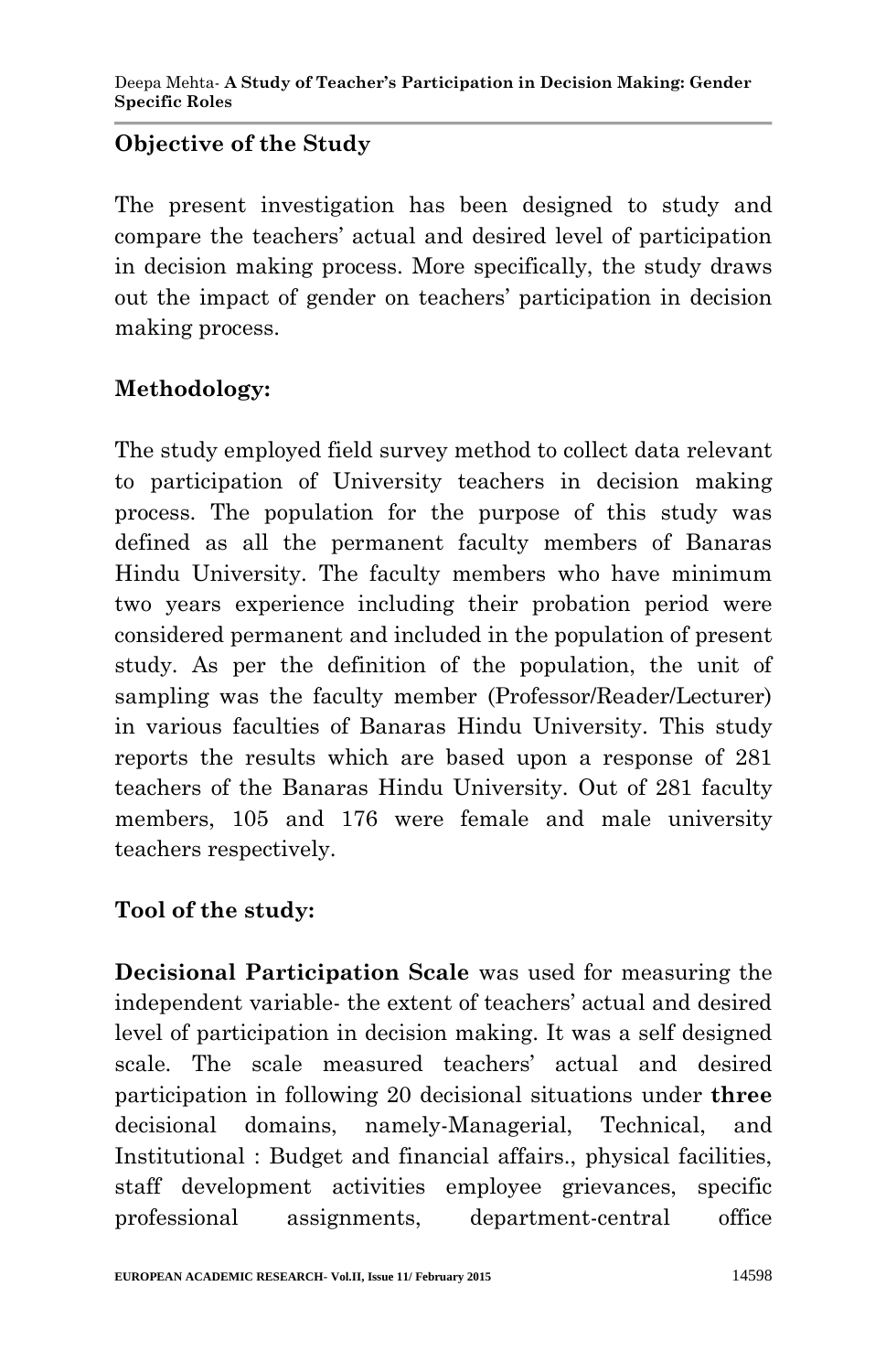relationship, staff disciplinary actions, classroom discipline, general instructional policies, classroom pedagogy, students' promotion and evaluation, students' welfare policies, students' discipline policies in the department, aims and objectives, curriculum and course content extra-co-curricular activities, department calendar, admission, students' grievances, research projects.

Following are the details of reliability and validity of the tool:

## **Reliability and Validity of DPS**

Decisional Participation Scale consisted of two parts for measuring actual and desired participation. The split half reliability of the DPS for actual participation was .908 and for desired participation .795. **Cronbach Alfa values** of the DPS for the actual and desired participation were found to be .953 and .923 respectively. Content validity of DPS was established through consultation of the experts in the field of Education, Psychology and Management. Construct validity of the scale was also established by calculating **Cronbach Alfa values** for the three domains (dimensions) of the DPS: Managerial Domain, Technical Domain and Institutional Domain (see table-1).

| Decisional domains      | Number of items | Actual Participation | Desired<br>Participation |
|-------------------------|-----------------|----------------------|--------------------------|
| Managerial Domain       |                 | .90                  |                          |
| Technical Domain        |                 | 82                   |                          |
| Institutional<br>Domain |                 | .87                  | .78                      |

**Table- 1 Cronbach Alfa values for DPS** 

## **Findings and Discussion:**

The first objective of this study was concerned with studying and comparing teachers' actual and desired level of participation in each decision domain. Data were analyzed by one-way analysis of variance. The F-values in Table-2 shows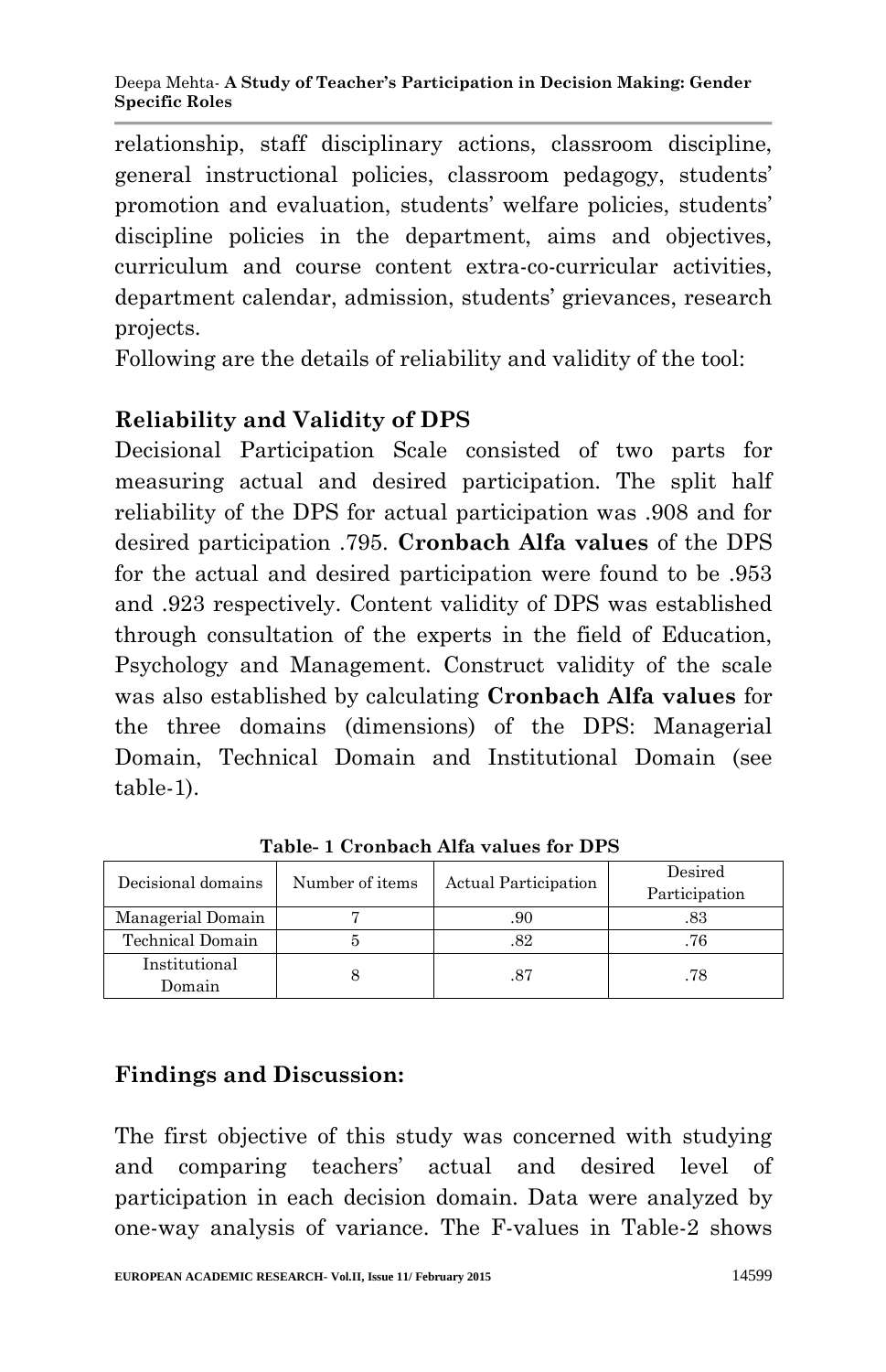#### Deepa Mehta- **A Study of Teacher's Participation in Decision Making: Gender Specific Roles**

that the mean participation scores in each decision domain differ significantly from each other for actual and desired participation.

| Table-2 Analysis of Actual and Desired Participation means for each |  |
|---------------------------------------------------------------------|--|
| decision domain                                                     |  |

|                          | <b>DECISION DOMAIN</b> |          |           |          |               |      |           |
|--------------------------|------------------------|----------|-----------|----------|---------------|------|-----------|
| Variable                 | Managerial             |          | Technical |          | Institutional |      | F-value   |
|                          | x                      | $\sigma$ | x         | $\sigma$ |               | σ    |           |
| Actual<br>Participation  | 18.98                  | 7.13     | 16.29     | 4.89     | 26.41         | 8.03 | $166.19*$ |
| Desired<br>Participation | 23.93                  | 6.54     | 18.83     | 4.39     | 30.29         | 5.75 | $292.01*$ |

\*Significant at 0.05 level (2/278 df)

To see the existing difference between teachers' actual and desired participation means in each decision domain t-values were calculated (table-3).Table shows that teachers have a significantly more desire for participation in each decision domain. Further the discrepancy between actual and desired participation was found to be highest in the managerial domain decisions (Mean difference-4.95), and lowest in the technical domain decisions (Mean difference-2.54). Findings also indicated that teachers desire significantly greater participation in all the decisional domains as compared to their actual participation. This conclusion is congruent with the studies by Alutto and Belasco (1972), Ranegar (1974), Vanderwilt (1974), Conway (1976), Mohrman et al. (1978), Riley (1984), Ferrari (1992), Braddy (1992), Zjobrowski and Newman (1993), Ellsworth (1995), Gainey (1997), Masinda (1997), Kuku and Taylor(2002). The discrepancy between actual and desired participation which is found to be highest in managerial domain and lowest in technical domain also finds support from Ferrara (1993), Burns (1995) and Sabo et al. (1996) who found the greatest sense of deprivation by teachers in managerial domain. Perhaps a reason for this situation can be found in Touchton's (1996) observation that faculty were more involved by their leaders in technical decisions than in the larger managerial decisions. Moreover, in the present study teachers'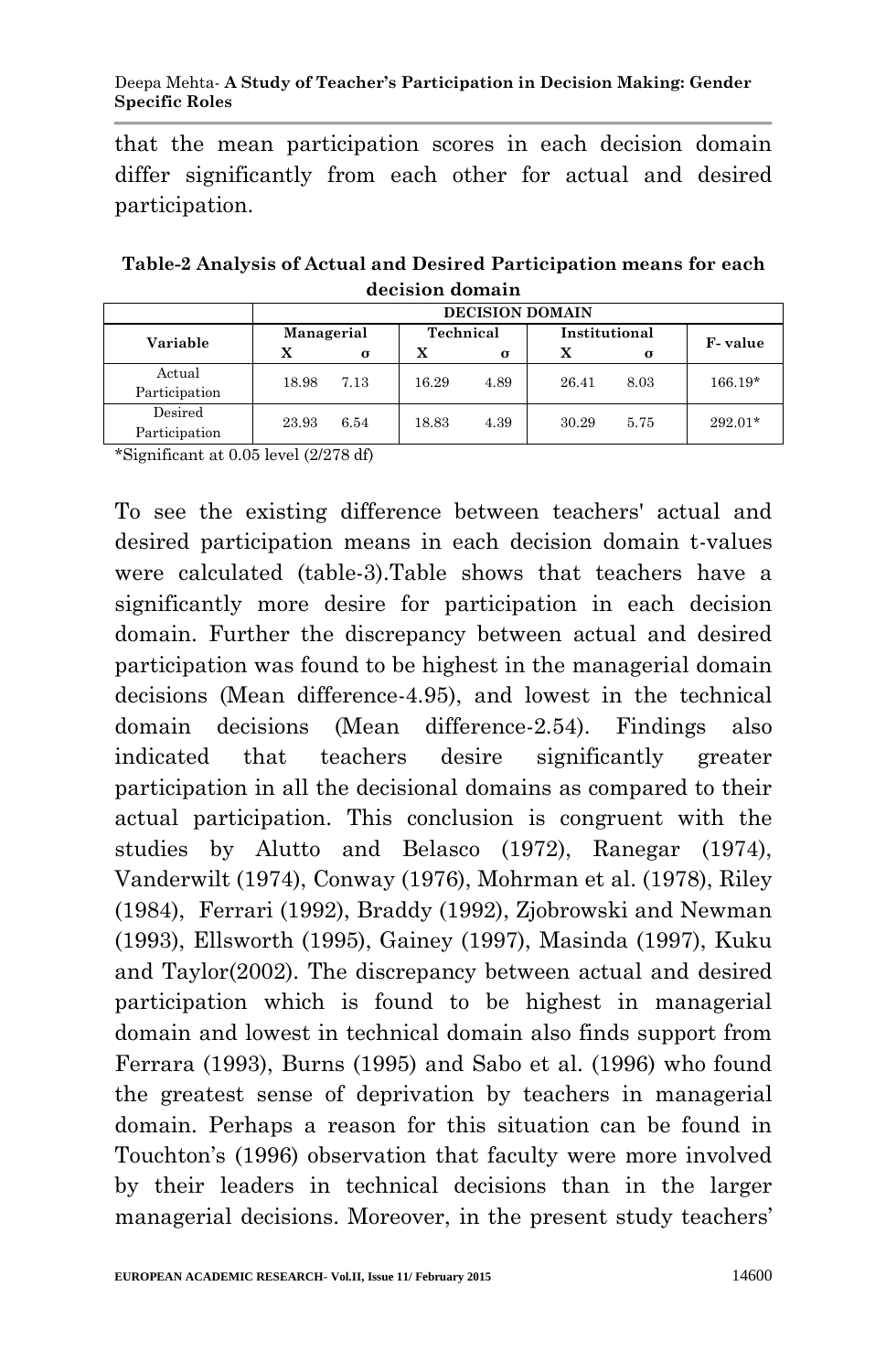qualifications, professionalism and aspiration might be the reason for their more desired participation in institutional and managerial decisions.

| S.No | Groups<br>Compared | N   | Actual<br>participation |      | t-<br>value | Desired<br>participation |      | t-Value  |
|------|--------------------|-----|-------------------------|------|-------------|--------------------------|------|----------|
|      | Managerial         | 281 | 18.98                   | 7.13 | 10.42       | 23.93                    | 6.54 | $21.01*$ |
|      | Technical          | 281 | 16.29                   | 4.89 |             | 18.83                    | 4.39 |          |
|      | Institutional      | 281 | 26.41                   | 8.03 | 29.22       | 30.29                    | 5.75 | 26.00*   |
|      | Managerial         | 281 | 18.98                   | 7.13 |             | 23.93                    | 6.54 |          |
| 3    | Institutional      | 281 | 26.41                   | 8.03 | 36.78       | 30.29                    | 5.75 | $60.14*$ |
|      | Technical          | 281 | 16.29                   | 4.89 |             | 18.83                    | 4.39 |          |

**Table-3 Comparison of Actual and Desired Participation means for each decision domain**

\*Significant at 0.05 level

In order to answer the question- to what extent teachers' actual participation is different from their desired participation, mean score of each decision domain for the actual participation was compared with the corresponding mean score for the desired participation (see table-4). Further teachers' actual and desired participation was found to be highest in institutional decisions (Mean-actual-26.41desired-30.29), and lowest in technical decisions (Mean-actual-16.29 desired-18.83). Overall the mean for each domain for desired participation was consistently and significantly higher than the corresponding mean for actual participation. Teachers were at different levels of decisional participation in managerial, technical and institutional domain. This conclusion is congruent with the theoretical arguments of Bernard (1938), Bridges (1967), Owens & Lewis (1976),Mohrman et al.(1978), Owens (1981), and Braddy (1992), which suggested that teacher will be either indifferent, sensitive or ambivalent towards the decisions taken in their organizations, as these decisions fall in their 'zone of indifference', 'zone of sensitivity' or 'zone of ambivalence'.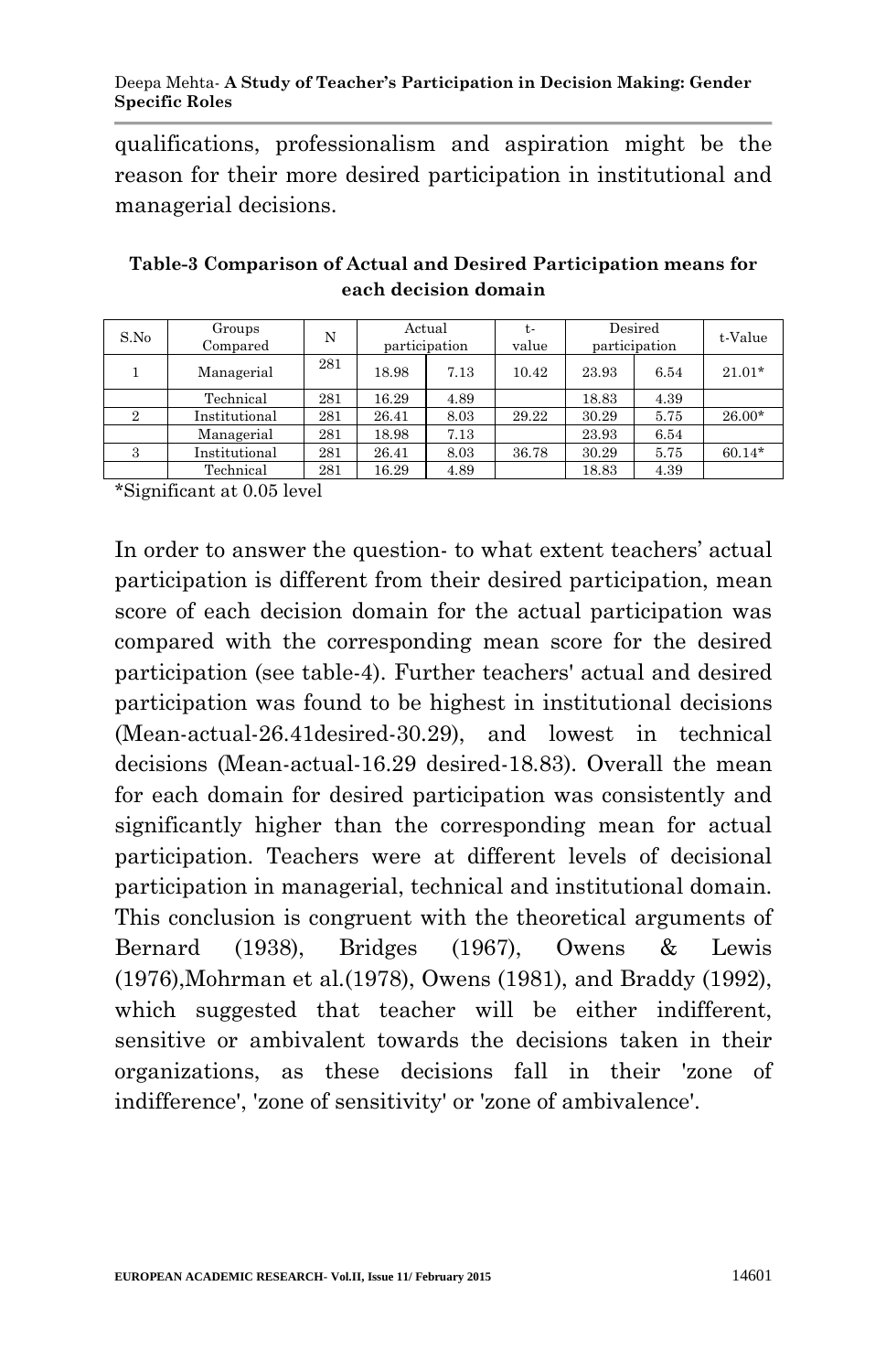| Decision      | N   | Actual        |      | <b>Desired</b> | t-Value |          |
|---------------|-----|---------------|------|----------------|---------|----------|
| Domain        |     | participation |      | participation  |         |          |
| Managerial    | 281 | 18.98         | 7.13 | 23.93          | 6.54    | $13.33*$ |
| Technical     | 281 | 16.29         | 4.89 | 18.83          | 4.39    | $11.53*$ |
| Institutional | 281 | 26.41         | 8.03 | 30.29          | 5.75    | $10.90*$ |

#### **Table-4 Comparison of means of Actual and Desired Participation in each decision domain**

\* Significant at 0.05 level.

## **Findings related to teachers' gender differences:**

The second objective of the study was concerned with gender differences in terms of teachers' participative decision making. Comparison between male and female teachers for their actual participation in managerial, technical and institutional domain was made by analysis of variance. The results revealed that the F-values for the mean actual participation of the two gender groups were not significant. So, gender is not related to teachers' perceptions of their actual and desired participation in managerial, technical and institutional domain decisions. In other words both male and female teachers at the university level have almost similar actual and desired level of participation in decision making in all types of decisions.

Further findings show that both male and female teachers have highest participation in Institutional domain decisions, lowest participation in Technical domain decisions, and median in Managerial domain decisions. Moreover, the discrepancy between actual and desired participation for both male and female teachers is found to be highest in the managerial domain and lowest in the technical domain. For the institutional domain the discrepancy is median i.e. between the two (see table-5).

The conclusion that gender does not have any significant relationship with teachers' actual decisional participation is congruent with the research findings of Richardson (1981), Price (1985), Shapiro et al. (1995), Brown (1996), Calabrese et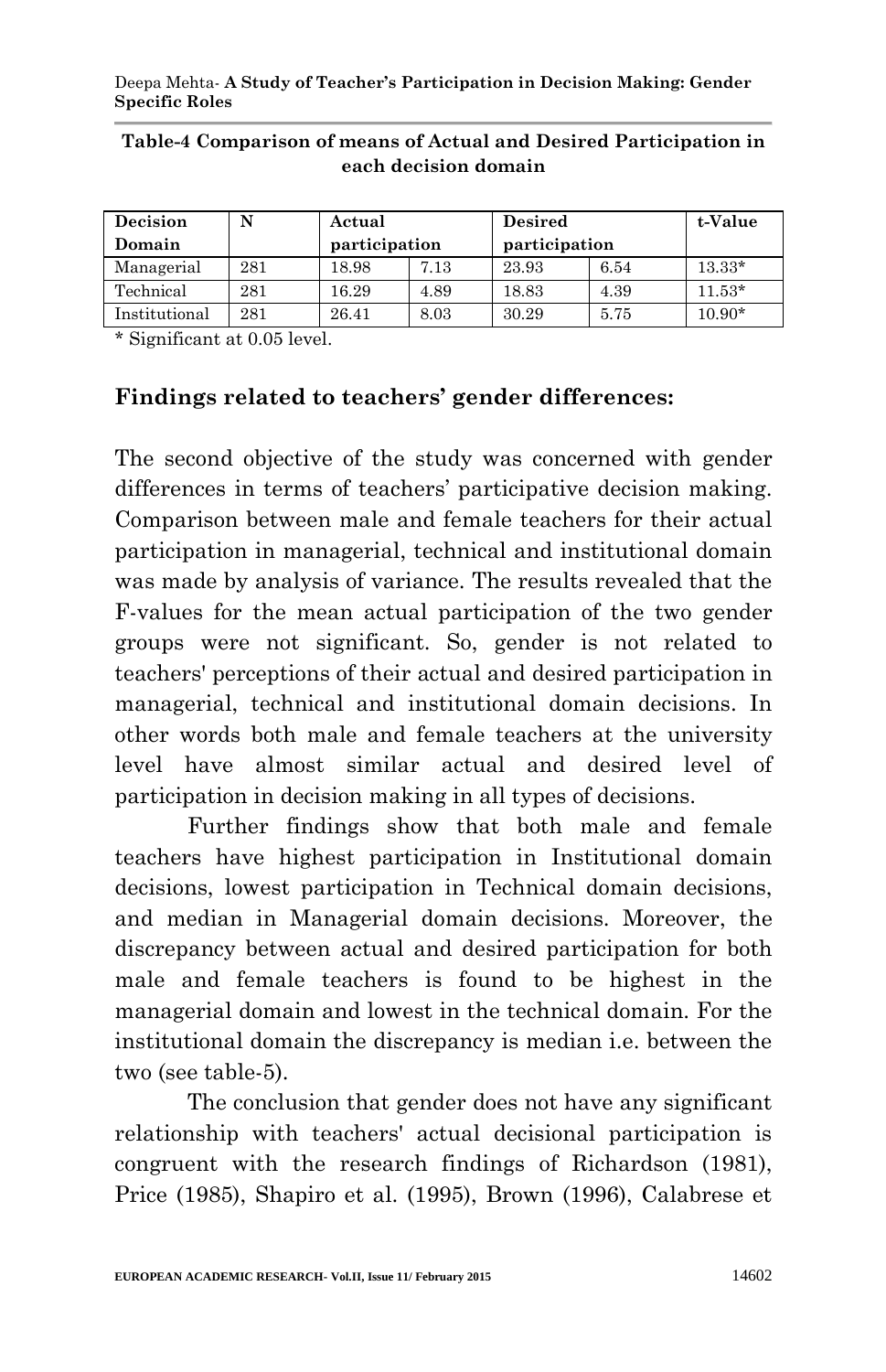al. (1960), and Kuku and Taylor (2002), who found no support for male/female differences regarding decision making.

| Decision domain                 | Gender |      |        |      |         |
|---------------------------------|--------|------|--------|------|---------|
| Actual<br>Participation         | Male   |      | Female |      | F-value |
| Managerial                      | 19.05  | 7.25 | 18.74  | 6.74 | 0.095   |
| Technical                       | 16.26  | 4.99 | 16.41  | 4.51 | 0.048   |
| Institutional                   | 26.47  | 7.98 | 26.20  | 8.25 | 0.054   |
| <b>Desired</b><br>Participation | Male   |      | Female |      | F-value |
| Managerial                      | 23.95  | 6.73 | 23.83  | 5.86 | 0.016   |
| Technical                       | 18.88  | 4.37 | 18.66  | 4.66 | 0.121   |
| Institutional                   | 30.26  | 5.89 | 30.43  | 5.28 | 0.045   |

**Table-5 Relationship of Gender with Actual and Desired Participation in each decision domain**

\* Significant at .05 level (2/278 df).

## **Conclusion:**

Gender certainly proves to be a determining factor in management process, but the above cited research shows no significant difference regarding this prominent factor. Increasing professionalism, and the equal status provided to all (without any discrimination of gender) by the constitution are the reasons that might be contributing to it. This exploratory study has provided important implications for educational administrators and policy makers as the result shows that before taking any decision, the administrator should consider the 'zone' the particular decision belongs to, and consequently should try to have maximum involvement of all the teachers in the decision making process while giving place to varying contingencies.

#### **REFERENCES:**

Alutto, J.A. and Belasco, J.A. (1972). A Typology for Participation in Organizational Decision Making. Administrative Science Quarterly, 17, 117-125.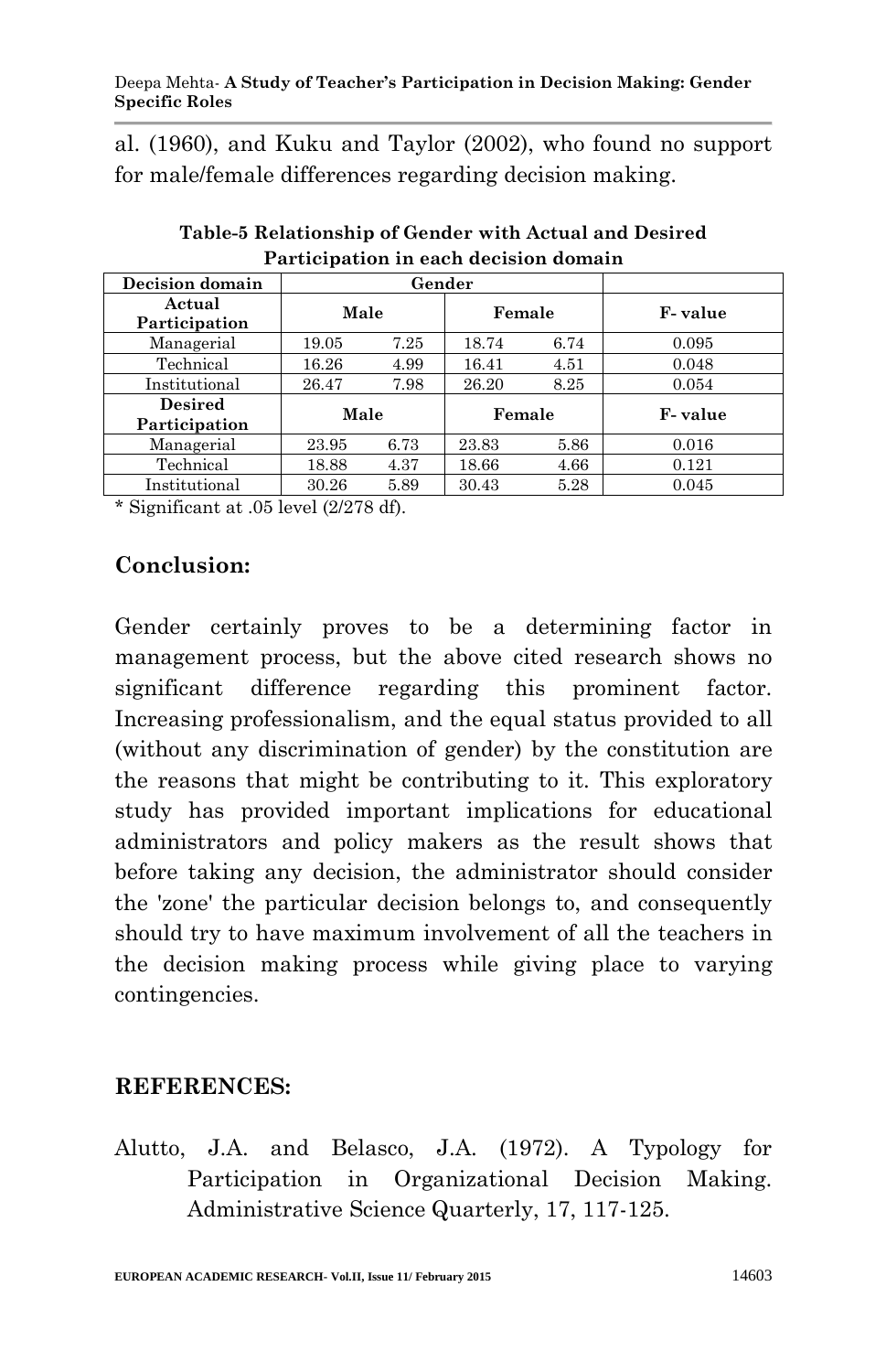- Alutto, J.A. and Belasco, J.A. (1973). Patterns of Teacher Participation in School System Decision Making. Educational Administration Quarterly, 9(1), 27-41.
- Brown, B.F. (1973). The Reform of Secondary Education: A Report to the Public and Profession. National Commission on the Reform of Secondary Education. C.F. Kettering Foundation, New York: McGraw Hill.
- Gibbons, M. (1976). The New Secondary Education. Bloomington, Indiana: Phi Delta Kappa, 1976.
- Klausmeir, H.J. (1977). Objectives of I.G.E./Secondary: A Focus for Cooperative Reform and Renewal Efforts. Madison, Wisconsin: Wisconsin Res. and Development. Center for Cognitive Learning.
- Hass, E.J. and Drabek, T.E. (1973). Complex Organizations: A Sociological Perspective. New York: McMillan, 43-47.
- Lashway, L. (1996). The Limits of Shared Decision Making. ERIC Digest, No. 108. Abstract from: ERIC File: ERIC Production Item: ED 397467.
- Liontos, L.B. (1994). Shared Decision Making. ERIC Digest, No. 87. Abstract from: ERIC File: ERIC Production Item ED 368034.
- Martin, L. and Kragler, S. (1999). Creating a Culture for Teachers' Professional Growth. Journal of School Leadership, 9(4), 311-20.
- Peterson-del Mar, D. (1994). School Site Councils. Abstract from: ERIC File: ERIC product: ED 369154.
- Van Til, W. The Crucial Issues in Secondary Education. In Van Til, W. (Ed.) (1976). Issues in Secondary Education. The Seventy-fifth year book of the National Society for the Study of Education, Part II. Chicago: The University of Chicago Press.
- Wall, R. and Rinehart, J.R. (1998). School Based Decision making and the Empowerment of Secondary School Teachers. Journal of School Leadership, 8:1, 49-64.
- Reitzug, U.C. and Capper, C.A. (1996). Deconstructing Site-Based Management: Possibilities for Emancipation and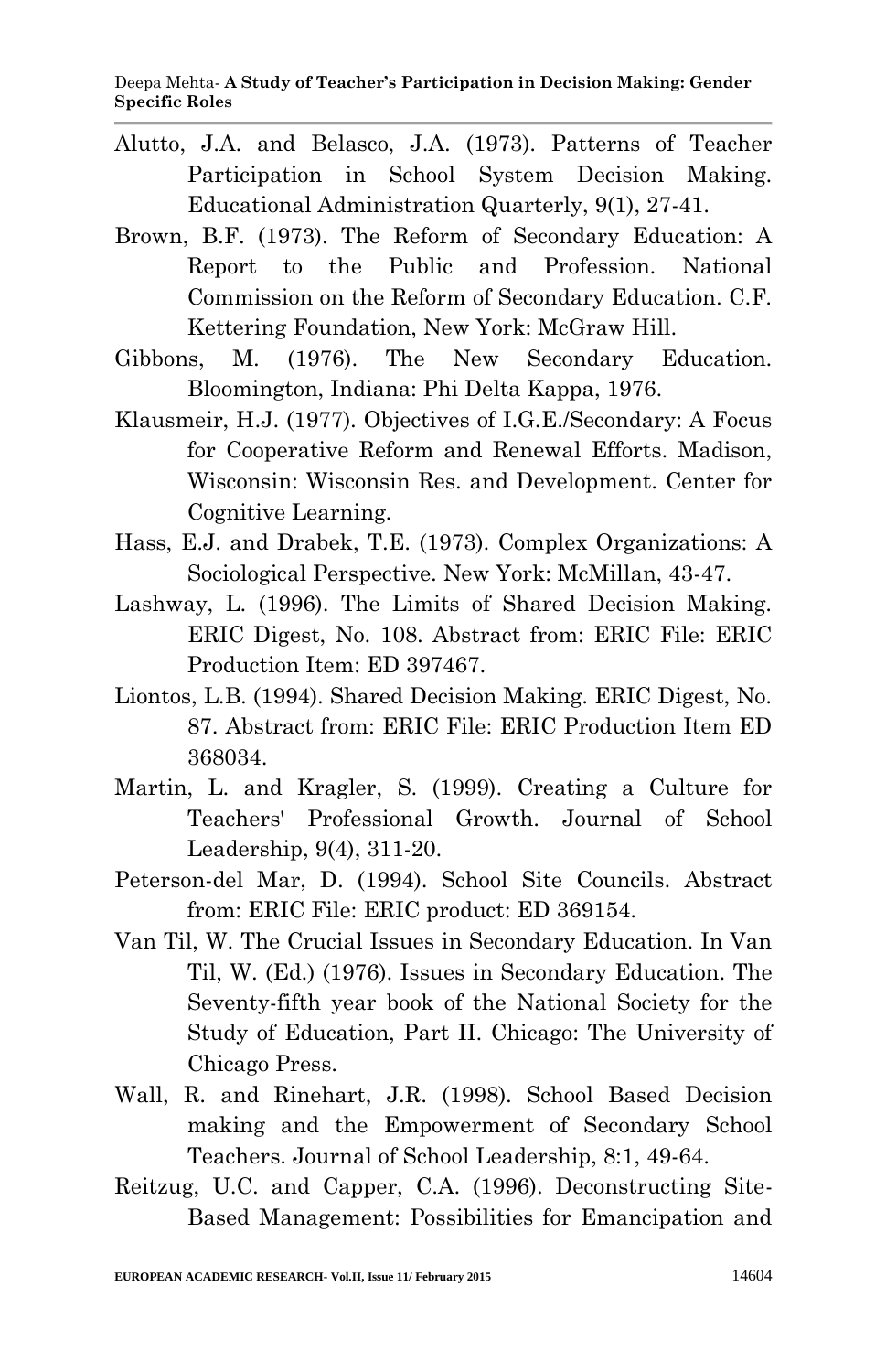Alternative Means of Control. International Journal of Educational Reform, 4(1), 56-69.

- Renegar, W.R. (1974). A Comparison of Views as Expressed by Faculty and Administrators and Pertaining to Faculty Participation in Decision Making in Tennessee Community Colleges (Doctoral Dissertation, Auburn University, 1975). Diss. Abst. Int., 35(9), 75-5177.
- Vanderwilt, D.J. (1974). Faculty Participation in Decision making as Perceived by lowa Area School Board of Director Members and Faculty Association Officers (Doctoral dissertation, University of Iowa, 1974). Dissertation Abstracts International, 35(12), 75-13, 841.
- Riley, Dan (1984). Teacher Utilization of Avenues for Participatory Decision-making. The Journal of Educational Administration, 22(1), 35-36.
- Zjobrowski, E.M. and Newman, D.I. (1993). Teacher Perceptions of Program Evaluation. Opportunities in Shared Decision Making. Abstract from: Eric file: Research Report Item: Ed 362976.
- Sabo, D.J.; Barnes, K.; and Hoy, W.K. (1996). Organizational Health and Decision Participation: An Empirical Analysis of Health Interpersonal Dynamics and Teacher Participation. Journal of School Leadership, 6(6), 576- 599.
- Shapiro, A.S. et al. (1995). Facilitating Administrative Decision making and Organizational Change via a Decision Making Process as a Social Enterprise. In P.V. Bredeson, and J.P. Scribner. The professoriate: Challenges and Promises (pp. 80-92). Lancaster, PA: Technomic publishing
- Touchton, D.B. (1996). Looking through the Lenses of Teacher Professional Development: An Exploratory Study of Elementary School Decision Making. Abstract from: ProQuest File: Dissertation Abstracts Item: 9710815..
- Richardson, G.A. (1981). Personal Variables in Student Teacher Attitudes towards Teacher Participation in School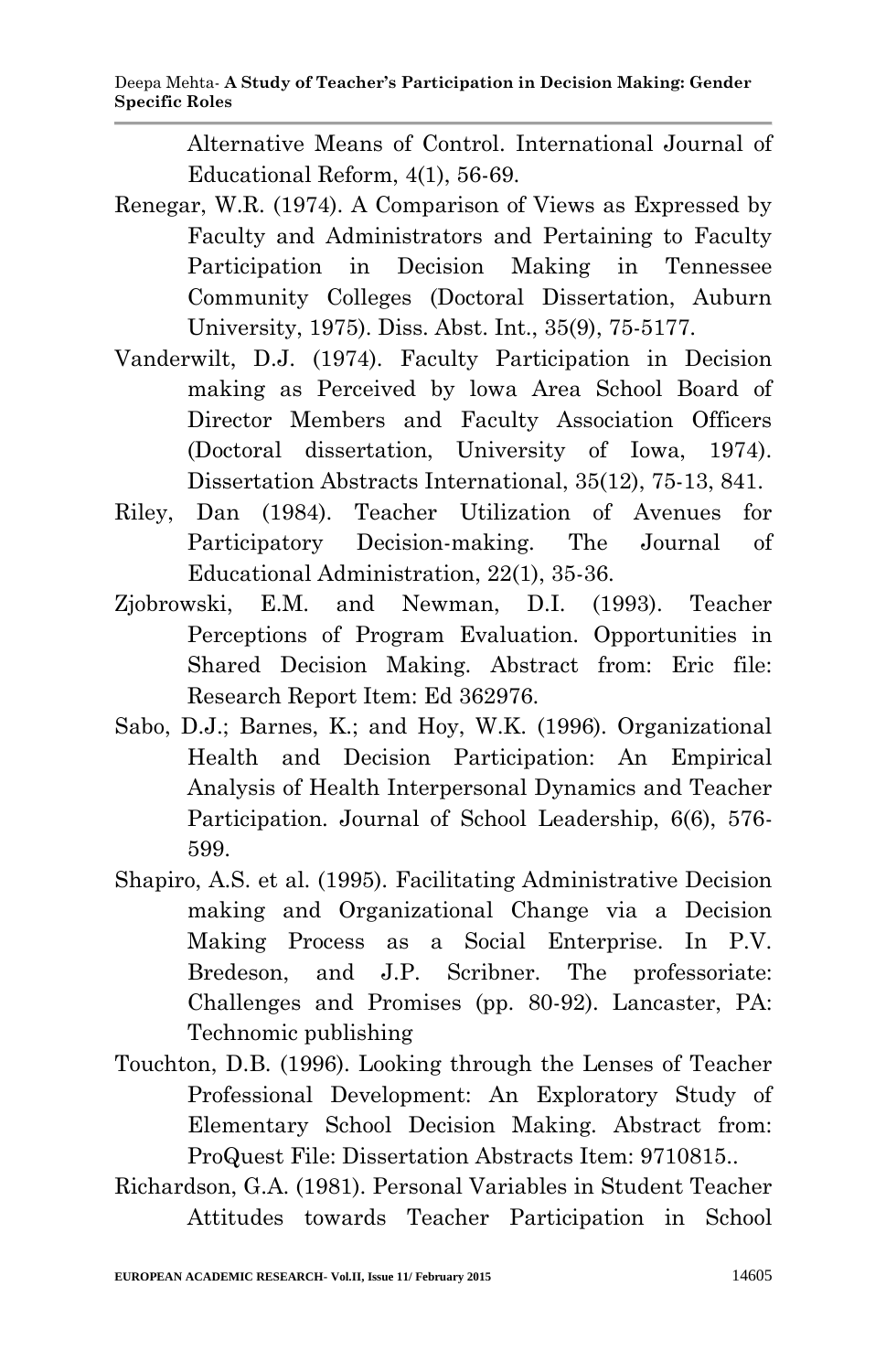Decision making. Durham and New Castle Research Review, 9(47), 285-292.

- Price, M. (1985). Perspectives of Head Teachers and Teachers on Teacher Participation in Decision making in Primary Schools. Unpublished M.Phil. Dissertation. Swansea, West Glamorgan Institute of Higher Education.
- Price, Michael and Reid, Ken (1987). Personal Variables affecting the Perspectives of Head teachers and Teachers towards Teacher Participation in School Decision making. School Organization, 7(1), 113-118.
- Zolomij, Patricia Ann (1992). Teacher Involvement in Decision Making: Perceptions of Teachers, Administrators and School Board Members. Diss. Abst. Int., 53(5), 1359-A.
- Braddy, Dina Anderson (1992). The Relationship between Principal Leadership Style and Teacher Participation in Decision Making. Diss. Abst. Int., 53(1), 27-A.
- Bernard (1938). The Functions of the Executive. Cambridge: Harward University Press.
- Bridges, Edwin M. (1967). A model for Shared Decision making in the School Principalship. Educational Administration Quarterly, 3(1), 49-61.
- Brown, D.W. (1996). Principals' Perceptions of Community and Staff Involvement in Shared Decision making. Journal of Research in Rural Education, 12(1), 17-24.
- Calabrese et al. (1996). Decision Making: A Comparison of Group and Individual Decision making. Journal of School Leadership, 6(5), 555-572.
- Conway, J.A. (1976). Test of Linearity between Teachers' Participation in Decision making and their Perceptions of their Schools as Organizations. Administrative Science Quarterly, 21(3), 130-139.
- Mohrman et al. (1978) Participation in Decision Making: A Multidimensional Perspective. Educational Administration Quarterly, 14(1), 13-29.
- Ferrari F.J. (1992). Empowerment for Effective Schools: A Study of Middle Principals and Levels of Teacher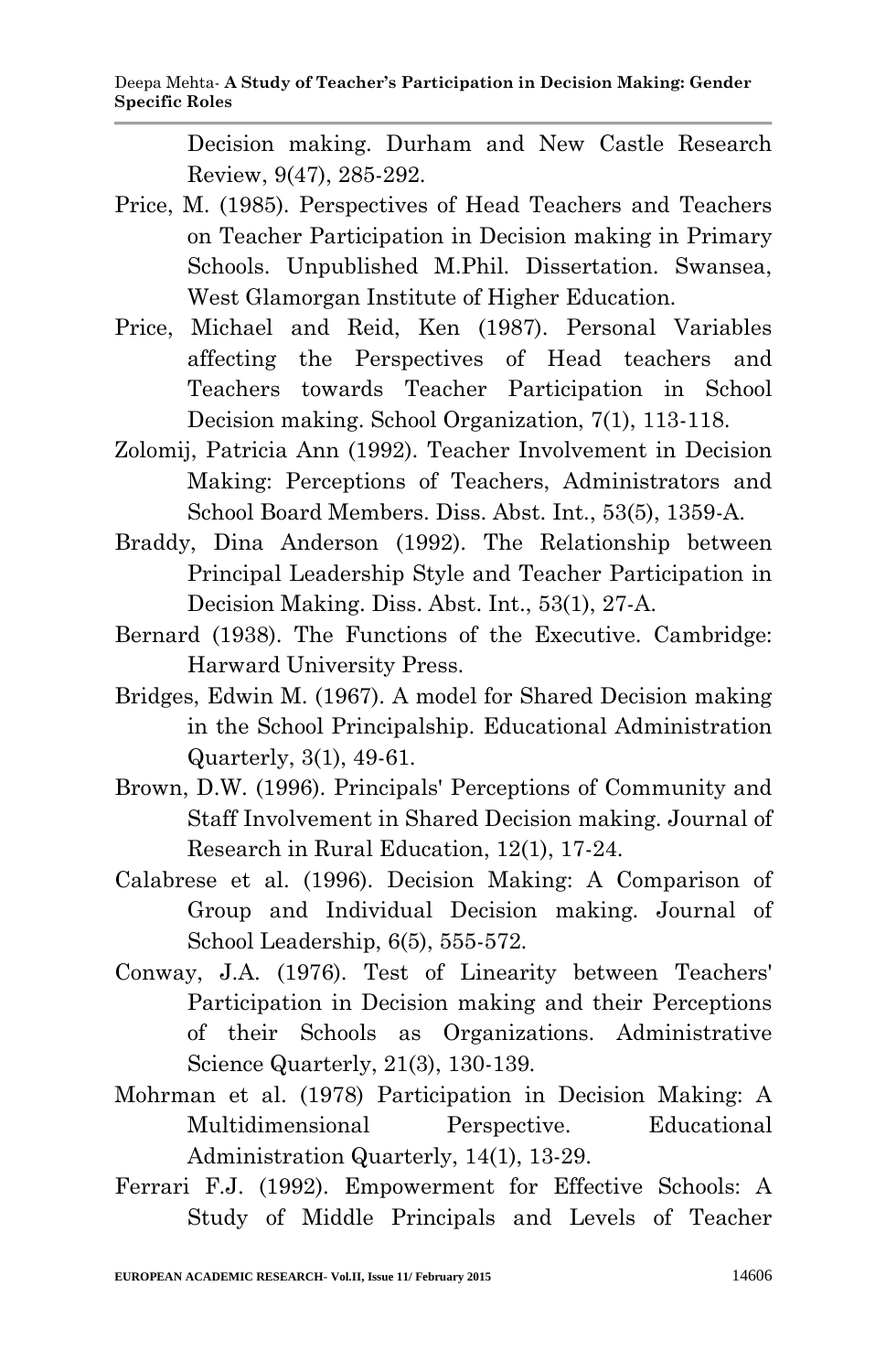Participation in Organizational Decision Making. Abstract from: ProQuest File: Diss. Abstracts Item: 9214156.

- Ellsworth, Acker,A. (1995). Faculty Morale and Satisfaction in the Academic Workplace of the Pennsylvania State System of Higher Education Universities. Dissertation Abstract International, 55(8), 2218-A.
- Gainey, K.O. (1997). The Extent of Teacher Involvement in School Decision making. Abstract from: ProQuest File: Dissertation Abstracts Item: 97-21605.
- Masinda, J.I. (1997). Faculty Participation in School Governance as Perceived by School Leaders and Faculty in Selected Seventh day Adventist Colleges and Universities in Africa. Unpublished doctoral dissertation, Adventist International Institute of Advanced Studies, Cavite, Philippines.
- Kuku, S.M. and Taylor, J.W. (2002). Teachers' Participating in Decision Making: A Comparative Study of School Leader and Teacher Perceptions in North Philippine Academies. INFO, 5(1), 19-46.
- Ferrara, Donna Layne (1993). Teacher Participation in Shared Decision Making in New York State: Teacher Perceptions of Actual and Desired Participation, Deviations between Actual and Desired Participation, And Domains Identified from Participation Measures. Diss. Abst. Int., 53(11), 3747-A.
- Burns, M.L. (1995). Values Based Planning for Quality Education. Lancaster, PA: Technomic Publishing.
- Qwens (1981). Organizational Behaviour in Education (2nd Ed.). New Jersey: Englewood Cliffs, Prentice-Hall Inc. p. 316.
- Qwens and Lewis (1976). Managing Participation in Organizational Decisions. Group and Organization Studies, 1, 56-66.
- Wright, K.W. (1976). Development of an Instrument To Measure Real And Ideal Decision Structure And